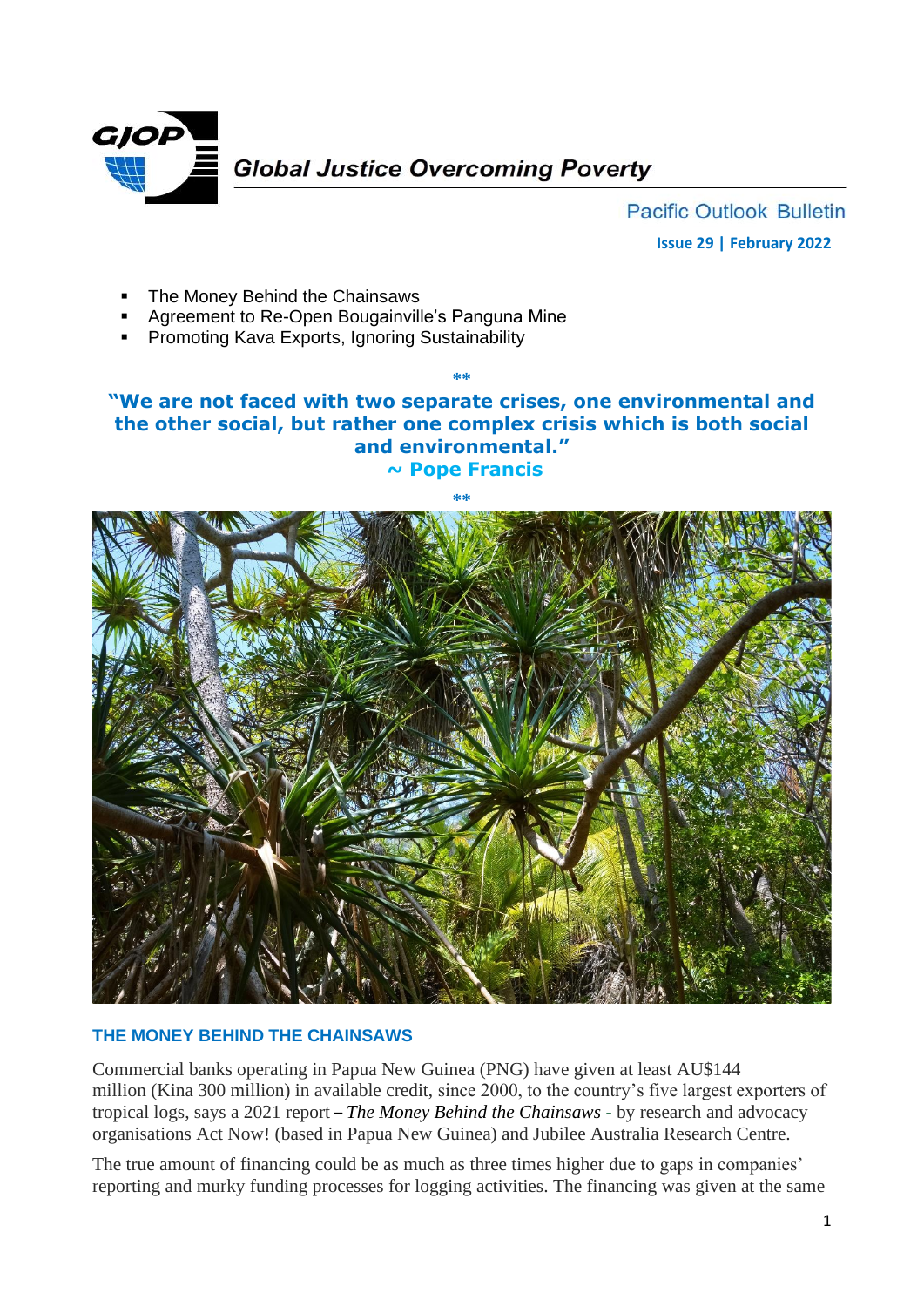time as multiple government reviews, court judgments and non-government reports exposed illegal practices throughout the logging sector.

The report finds that Bank of South Pacific (BSP) and Kina Bank, and Australian banks Westpac and ANZ, had all given financing to one or more of the top five logging companies in the past. Westpac and ANZ say they have ended their financing relationships with logging companies that don't have Forest Stewardship Council (FSC) or the Programme for the Endorsement of Forest Certificate (PEFC) certification. BSP and Kina Bank have not given the same assurances, although BSP has made policy steps in this direction.

Alarmingly, according to official records, BSP is currently providing \$26.55 million (K64.8 million) in credit to subsidiaries of logging giant Rimbunan Hijau despite its policies. Subsidiaries include Wawoi Guavi Timber Co. Limited and Gilford Limited, both of which have been implicated in reports of police violence against landowners and environmental destruction. Satellite images have also shown Wawoi Guavi Timber Co. logging in areas in which they're not legally allowed to harvest.

Kina Bank says it has no current financing relationship with Rimbunan Hijau but has not given a clear answer on whether it is financing other logging companies now or will in future.

In 2017, a Bank of PNG *National Risk Assessment* concluded that illegal logging in the country poses a significant money laundering threat.

Act Now! Campaign Manager Eddie Tanago said: "For decades there has been overwhelming evidence of widespread illegalities in the logging sector in PNG. It is completely unacceptable that high street banks should be facilitating and profiting from the destruction of vital tropical forest resources."

Jubilee Australia's Policy Director Fyfe Strachan said: "Any bank that chooses to finance PNG's tropical forest logging risks being complicit in illegal activity associated with that sector. Investors in BSP and Kina Bank, including their Australian shareholders, should be asking some tough questions right now about where their money is going, and what risks they might be exposed to."

Eddie Tanago added: "We are calling on all the commercial banks operating in PNG to end all banking services to companies involved in large-scale tropical forest logging and to publish information on current banking relationships with the sector. They should also commit to providing redress to communities affected by logging operations, where the banks have been directly or indirectly linked to human rights abuses through their business relationships."

The report also calls on the Financial Analysis and Supervision Unit at the Bank of PNG to continue its efforts to investigate potential money laundering threats and other illegal activity associated with PNG's commercial banks and the logging sector and take appropriate enforcement action when legal breaches are identified.

*Sources: 'The Money Behind the Chainsaws: How Commercial Banks Support Destructive Logging in Papua New Guinea by Fyfe Strachan published by Act Now! and Jubilee Australia Research Centre December 2021; [www.actnowpng.org;](http://www.actnowpng.org/) [www.jubileeaustralia.org](http://www.jubileeaustralia.org/)*

## **AGREEMENT TO RE-OPEN BOUGAINVILLE'S PANGUNA MINE**

The Autonomous Bougainville Government (ABG) has reached an agreement with the landowners of the Panguna area to re-open the Panguna mine. The leaders of the five major clans in the Panguna area – Basikang, Kurabang, Bakoringu, Barapang and Mantau – signed a joint resolution with ABG.

**\*\***

ABG President Ishmael Toroama said the signing signified a new chapter for Bougainville and will be important for its economic future and political independence.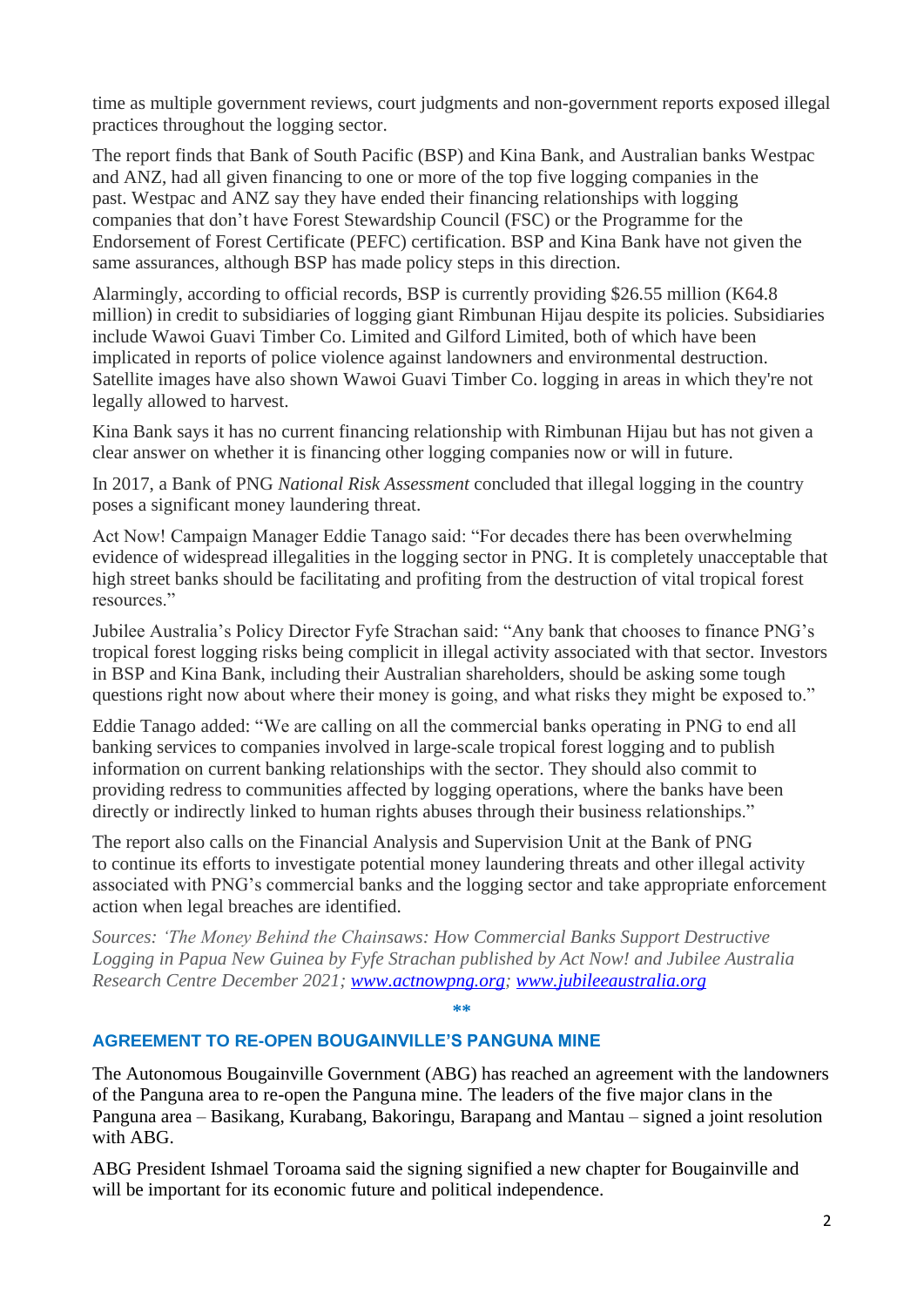In the 1970s and 80s Panguna Mine was one of the largest copper and gold mines in the world, and was run by Bougainville Copper Limited (BCL), a subsidiary of the Anglo-Australian mining company Rio Tinto. It accounted for 44% of Papua New Guinea's exports at the time.

Anger at the environmental destruction the mine caused and the unequal distribution of the mine's huge profits – it was providing a huge source of income to the PNG national government, but the people of Bougainville saw little of that - led to its closure in 1989 and the decade long civil war, with deaths of up to 20,000 people. Bougainville's president, Ishmael Toroama, was a commander in the Bougainville Revolutionary Army (BRA), and at the forefront of BRA's war against the PNG government, until he was wounded by grenade in 1997. He later helped bring about the Bougainville Peace Agreement that was signed in 2001.

In 2016, because of claims that Rio Tinto had failed to clean up millions of tonnes of waste from the Panguna Mine which had caused severe environmental damage and ongoing human health issues, Rio Tinto divested its interest in the mine. It transferred its 53.8% share of BCL to the Papua New Guinea and Bougainville governments. So today the Independent State of Papua New Guinea and the Autonomous Bougainville Government each has 36.4% stake in the mine. The remaining 27.2% of shares are owned by public and institutional investors.

But BCL does not have the finance or the expertise to re-open the mine, so would have to go into partnership with a big mining company.

Also, there is still the issue of the environmental damage the mine has caused, which was reported in Issue 21 of the *Pacific Outlook Bulletin* in October 2020. In September 2020, 156 residents downstream of the mine lodged a complaint with the Australian government. They allege more than one billion tonnes of mine waste was dumped into the Kawerong-Jaba river system, which is causing severe environmental damage and health issues.

In response Rio Tinto has committed to fund a multi-million dollar independent "environmental and human rights impact assessment" of the Panguna mine, which landowners have welcomed as a start towards repairing decades of contamination. Rio Tinto has not committed to funding the mine clean-up at this stage. There will be more discussions after the assessment is completed.

*Sources: 'Deal to re-open Bougainville's Panguna mine, momentous' RNZ 18 February 2022; 'After 32 years, Rio Tinto to fund study of environmental damage caused by Panguna mine' by Ben Doherty, 21 July 2021, The Guardian; 'Bougainville's Panguna Mine slated for re-opening,' Pacific Beat, ABC, 14 February 2022.*

**\*\***

## **PROMOTING KAVA EXPORTS, IGNORING SUSTAINABILITY***commercial k*

On 1 December 2021, Australia launched a pilot program for the commercial importation of kava from the Pacific islands. Kava is a popular drink traditionally used in ceremonies and for medicinal purposes, which creates a sense of calm, as well as a feeling of well-being.

Pacific producers – especially Fiji – have achieved rising exports of this product. The Pacific Community (SPC) recently reported that annual exports of kava from Fiji had risen from around 2,000 tonnes in 2011 to over 12,000 tonnes in 2019.

With this growing demand farm-gate prices for kava have rocketed; the price rising sharply, from around FJ\$20 per kg in the period 2006–2014 to almost FJ\$100 per kg in 2019. This opportunity to generate cash at the community level has provided a lifeline for local economies decimated by the COVID-related closure of tourism.

However, the plant from which kava is prepared, *Piper methysticum*, requires fertile soil. When only small quantities were grown for traditional community and ceremonial use, these plants were easily accommodated in the mixed home-gardens that surround almost every community in the Pacific islands. As kava has become a 'cash crop', growers have penetrated the forested hills